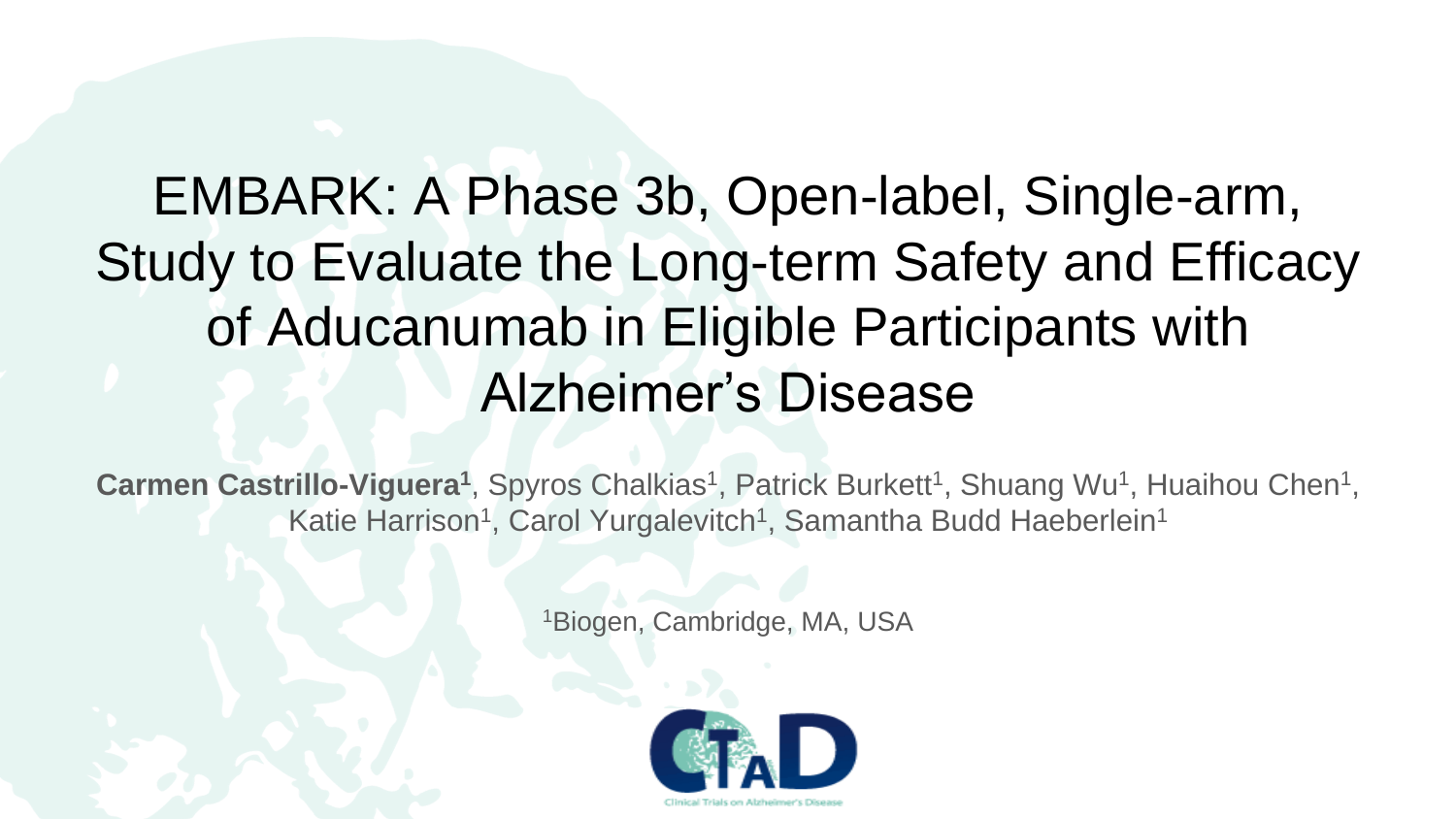# **Disclosures**

● CCV, SC, PB, SW, HC, KH, CY and SBH are employees and shareholders of Biogen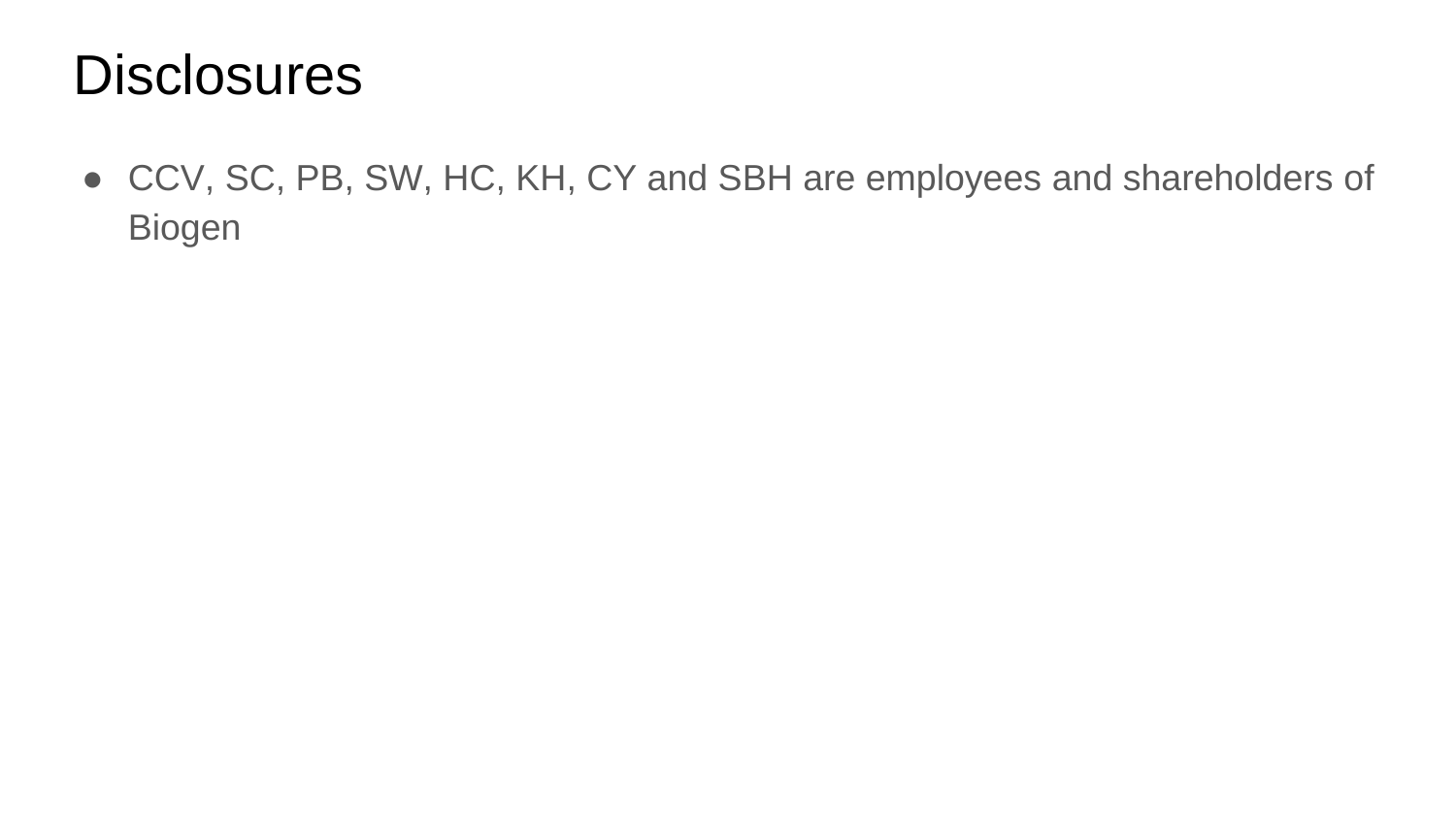#### Forward-looking statements

- This presentation contains forward-looking statements, including statements made pursuant to the safe harbor provisions of the Private Securities Litigation Reform Act of 1995, relating to additional results from the Phase 3 clinical studies of aducanumab; the potential clinical effects of aducanumab; the potential benefits, safety, and efficacy of aducanumab; potential regulatory discussions, submissions, and approvals and the timing thereof; clinical development programs, clinical trials, data readouts, and presentations related to aducanumab; the enrollment of any future clinical studies of aducanumab; the treatment of Alzheimer's disease; the potential of Biogen's commercial business and pipeline programs, including aducanumab; the anticipated benefits and potential of Biogen's collaboration arrangements with Eisai Co, Ltd; and risks and uncertainties associated with drug development and commercialization. These forward-looking statements may be accompanied by such words as "aim," "anticipate," "believe," "could," "estimate," "expect," "forecast," "intend," "may," "plan," "potential," "possible," "will," "would," and other words and terms of similar meaning. Drug development and commercialization involve a high degree of risk, and only a small number of research and development programs result in commercialization of a product. Results in early-stage clinical trials may not be indicative of full results or results from later-stage or larger-scale clinical trials and do not ensure regulatory approval. You should not place undue reliance on these statements or the scientific data presented.
- These statements involve risks and uncertainties that could cause actual results to differ materially from those reflected in such statements, including actual timing and content of submissions to and decisions made by the regulatory authorities regarding aducanumab; regulatory submissions may take longer or be more difficult to complete than expected; regulatory authorities may require additional information or further studies, or may fail or refuse to approve or may delay approval of Biogen's drug candidates, including aducanumab; actual timing and enrollment of future studies of aducanumab; the occurrence of adverse safety events and/or unexpected concerns that may arise from additional data or analysis; risks of unexpected costs or delays; the risks of other unexpected hurdles; uncertainty of success in the development and potential commercialization of aducanumab; failure to protect and enforce Biogen's data, intellectual property, and other proprietary rights and uncertainties relating to intellectual property claims and challenges; risks relating to the potential launch of aducanumab, including preparedness of healthcare providers to treat patients, the ability to obtain and maintain adequate reimbursement for aducanumab, and other unexpected difficulties or hurdles; product liability claims; third-party collaboration risks; and the other risks and uncertainties that are described in the Risk Factors section of our most recent annual or quarterly report and in other reports we have filed with the U.S. Securities and Exchange Commission. These statements are based on our current beliefs and expectations and speak only as of the date of this presentation. We do not undertake any obligation to publicly update any forward-looking statements, whether as a result of new information, future developments, or otherwise.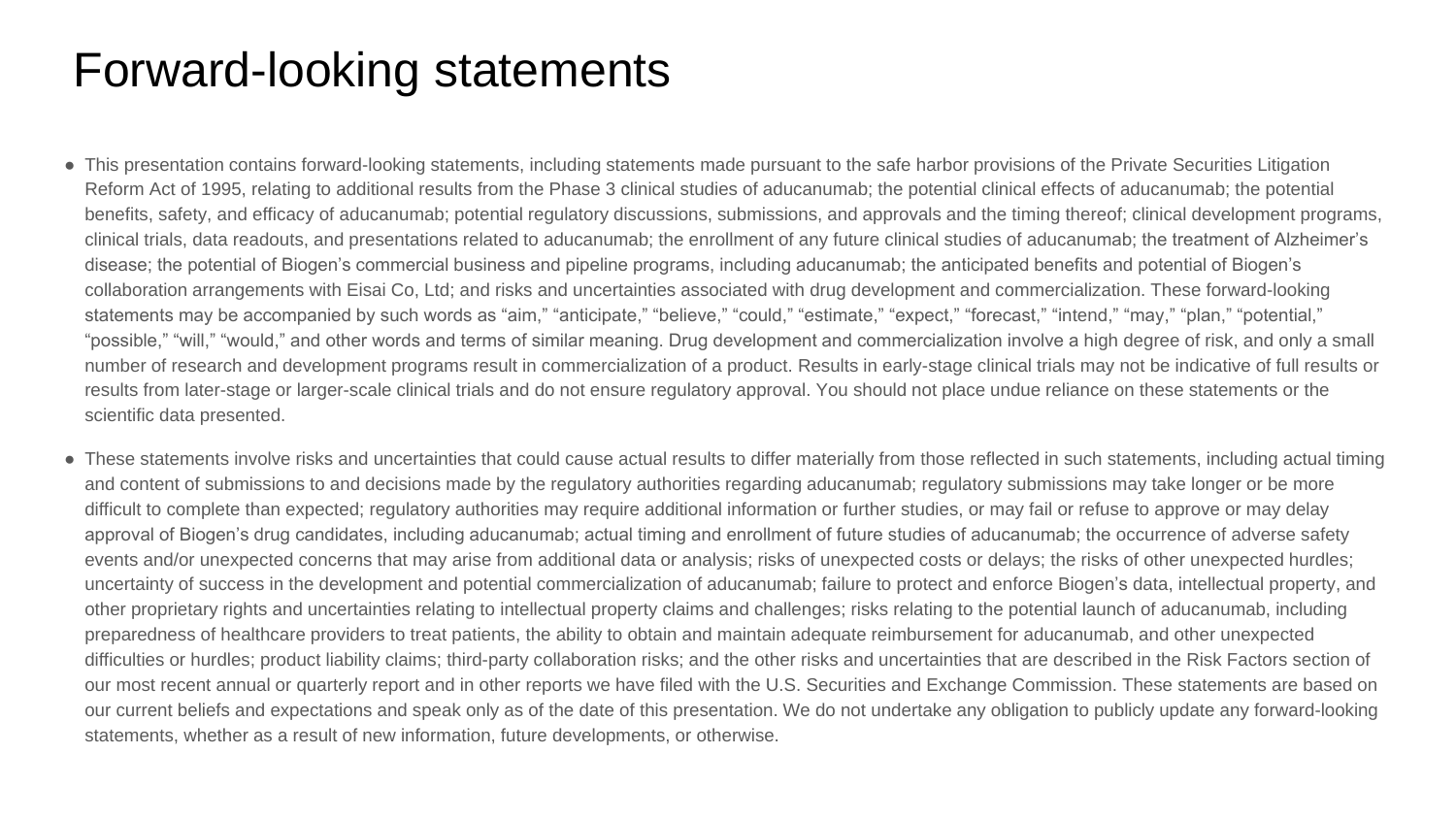## Legal disclaimer

- Aducanumab is an investigational compound and is not yet approved
- Biogen licensed the worldwide rights to aducanumab from Neurimmune Holding AG in 2007 and is responsible for its development and commercialization
- As of October 22, 2017, Biogen and Eisai are collaborating on the development and commercialization of aducanumab globally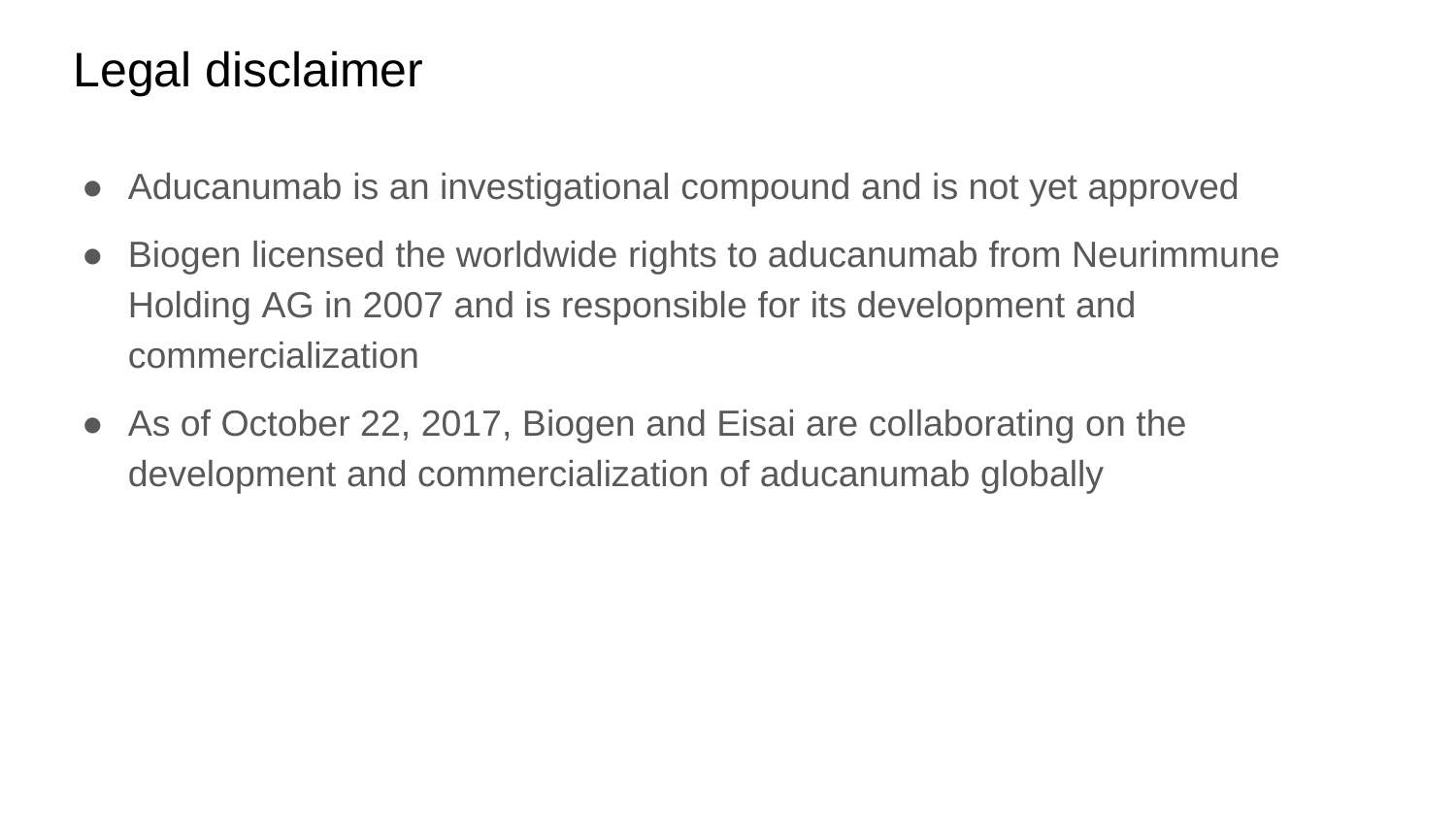

1. ClinicalTrials.gov: https://clinicaltrials.gov/ct2/show//NCT01397539 (Accessed August 23, 2020); 2. ClinicalTrials.gov: https://clinicaltrials.gov/ct2/show//NCT01677572 (Accessed August 23, 2020); 3. ClinicalTrials.gov: n university in the information of the control of the control of the control of the control of the control of the control of the control of the control of the control of the control of the control of the control of the con https://clinicaltrials.gov/ct2/show//NCT03639987 (Accessed August 23, 2020); 7. ClinicalTrials.gov: https://clinicaltrials.gov/ct2/show//NCT04241068 (Accessed August 23, 2020); 8. ClinicalTrials.gov/ct2/show//NCT04241068 ( long-term extension; MAD, multiple ascending doses; SAD, single ascending dose.

#### Aducanumab clinical development overview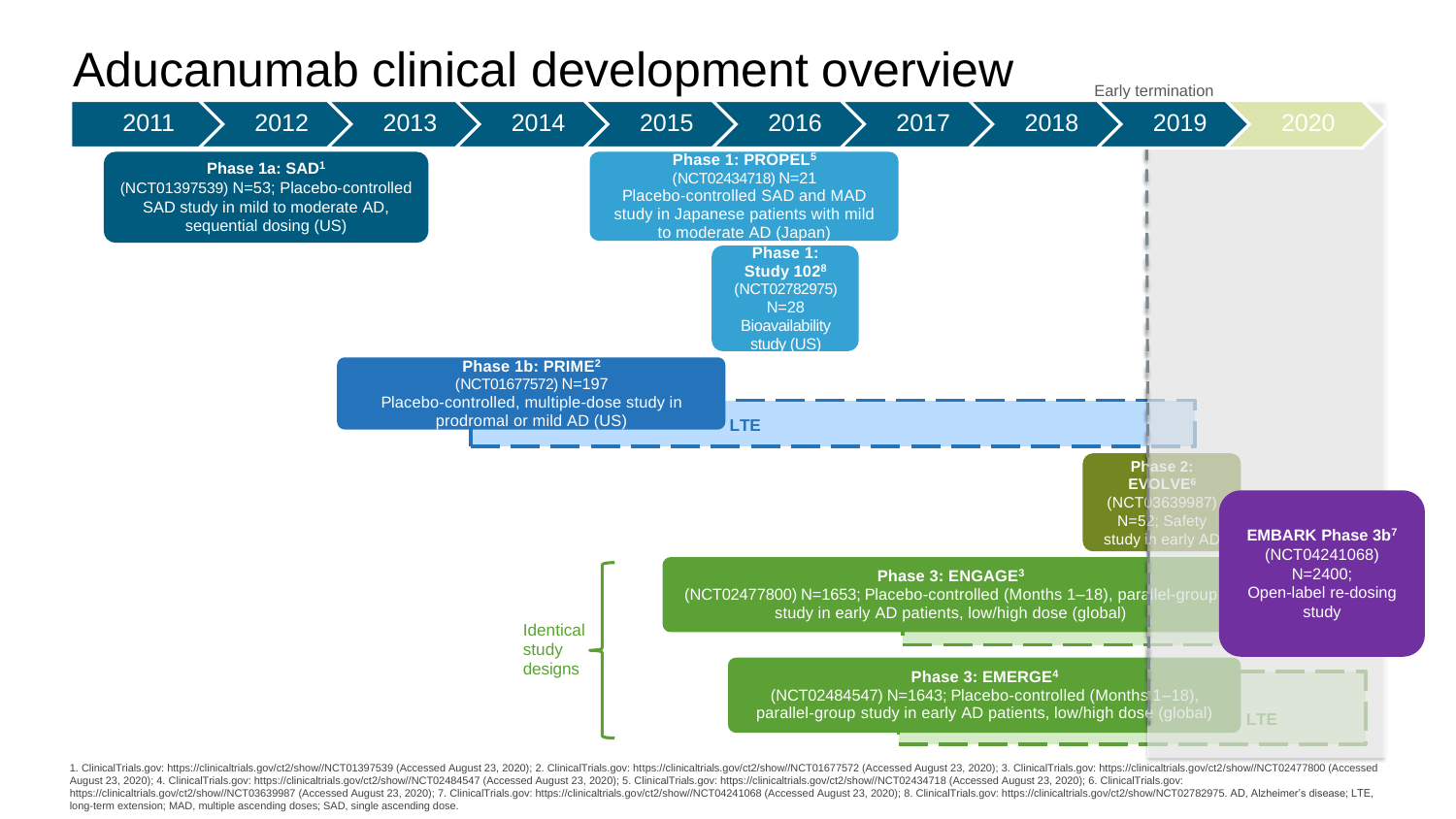#### Rationale for the EMBARK study

- In EMERGE, **treatment with high-dose aducanumab significantly reduced clinical decline** compared with placebo on the pre-specified primary and secondary endpoints; this finding was supported by biomarker results
	- ENGAGE did not meet its primary endpoint; however, participants who received adequate exposure to high-dose aducanumab **had outcomes similar to those** observed in EMERGE
		- The EMBARK (NCT04241068) re-dosing study was designed to address two fundamental questions:
			- What is the long-term safety and efficacy of aducanumab dosing with the highest dose tested in the Phase 3 trials?
			- What are the changes in clinical and biomarker measures during the treatment gap?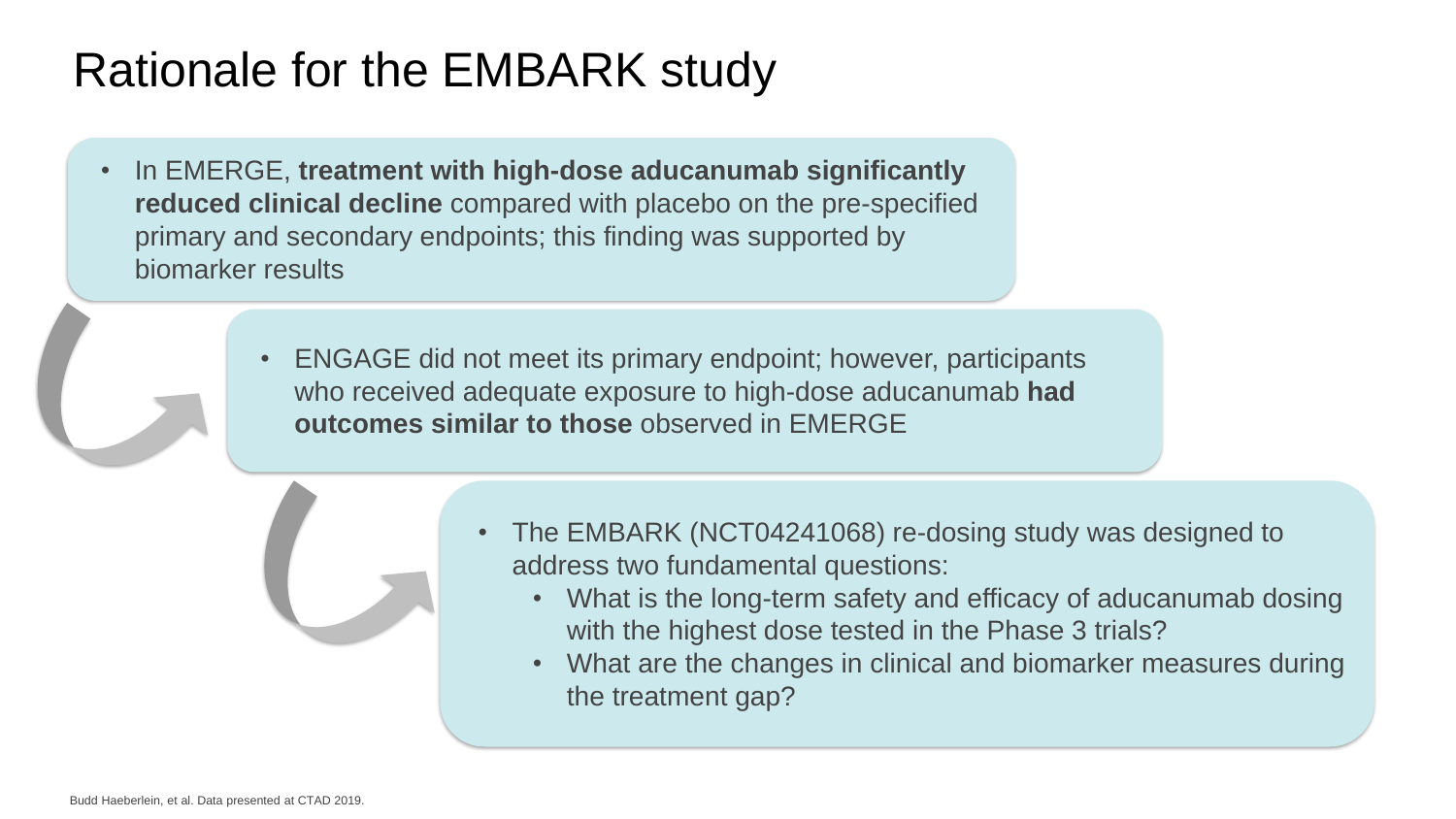## Overview of EMBARK study design

**EMBARK is a global open-label, multicenter, longitudinal, single-arm, global Phase 3b study in participants with Alzheimer's disease (AD) who were previously participating in aducanumab studies at the time of their early termination (ENGAGE; EMERGE; PRIME, and EVOLVE, collectively referred to as feeder studies)** 

| <b>Population</b>             | Eligible patients actively enrolled in the aducanumab studies in March 2019 (including<br>ENGAGE, EMERGE, the LTE of the PRIME study, and the EVOLVE safety study) |
|-------------------------------|--------------------------------------------------------------------------------------------------------------------------------------------------------------------|
| <b>Dose</b>                   | Aducanumab 10 mg/kg IV infusion every 4 weeks, with a titration period*                                                                                            |
| <b>Duration</b>               | 24 months                                                                                                                                                          |
| Sample size                   | $N$ ~2400 patients                                                                                                                                                 |
| <b>Primary objective</b>      | To evaluate the long-term safety and tolerability of a monthly dose (10 mg/kg) of aducanumab<br>after a gap period imposed by discontinuation of feeder studies    |
| <b>Exploratory objectives</b> | To evaluate long-term efficacy and biomarker effects                                                                                                               |

\*1mg/kg for the first 2 doses, 3 mg/kg for the next 2 doses, 6 mg/kg for the next 2 doses, and 10 mg/kg thereafter.

1. ClinicalTrials.gov: https://clinicaltrials.gov/ct2/show//NCT04241068 (Accessed August 23, 2020).

IV, intravenous; LTE, long-term extension.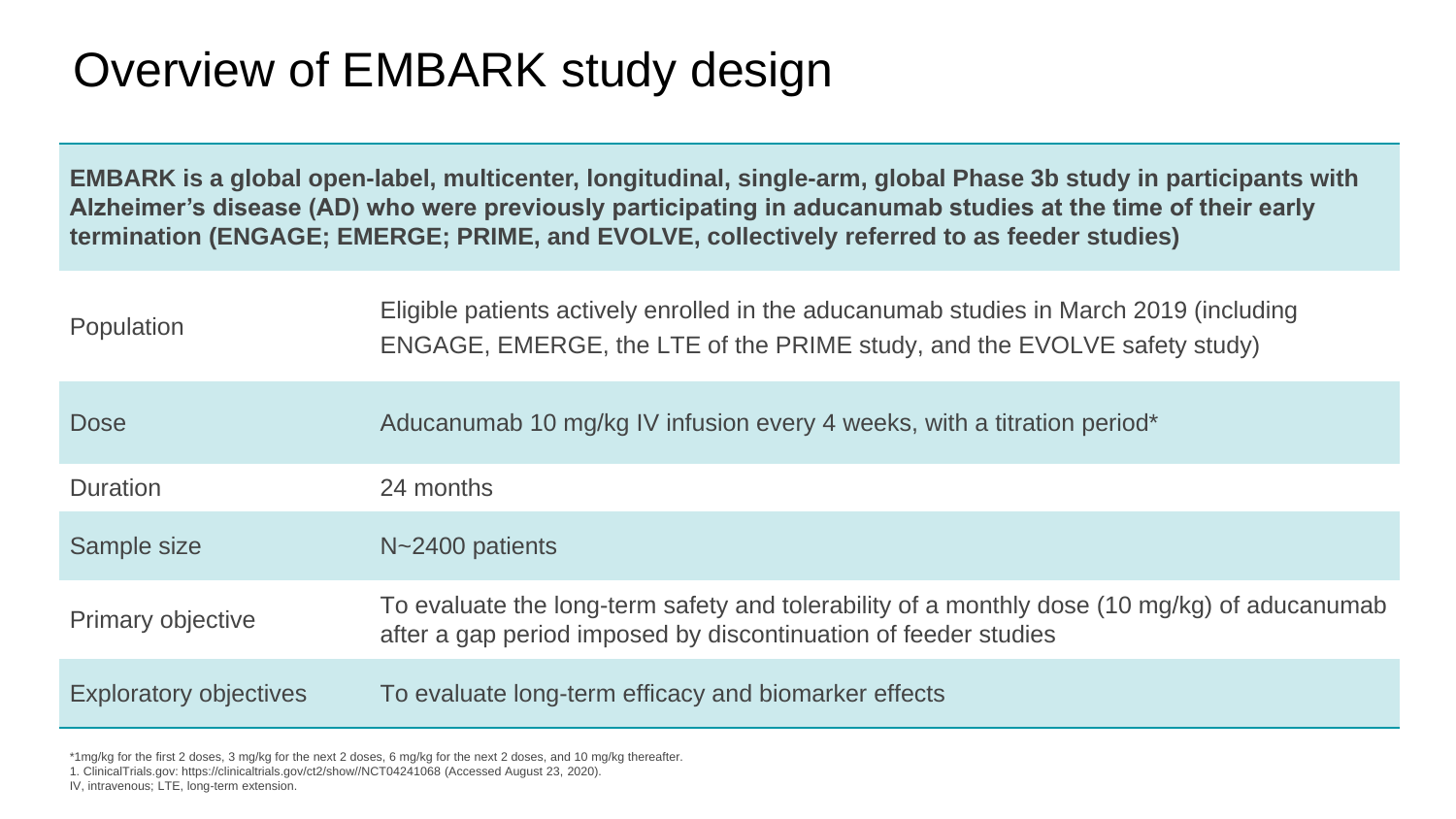## Inclusion and exclusion criteria

#### **Inclusion:\***

- Was **participating in an aducanumab clinical study** at the time of the announcement of early termination (feeder studies)
- Has one **care partner** who, in the Investigator's opinion, has adequate contact with the participant as to be able to provide accurate information about the participant's cognitive and functional abilities

#### **Exclusion:\***

- Any **medical or neurological condition** (other than Alzheimer's disease) that might be a contributing cause of the patient's **cognitive impairment**
- **Stroke** or any unexplained **loss of consciousness** within **1 year prior** to Screening
- Clinically significant **unstable psychiatric illness** in past **6 months**
- History of unstable angina, myocardial infarction, advanced chronic heart failure, or clinically significant conduction abnormalities within 1 year prior to Screening
- A **seizure event** that occurred after the last visit of the feeder study and before Screening for this study
- Evidence of impaired liver function as shown by an abnormal liver function profile at Screening
- History of or known seropositivity for HIV
- Clinically significant systemic illness or serious infection within 30 days prior to or during Screening
- Contraindications to having a brain MRI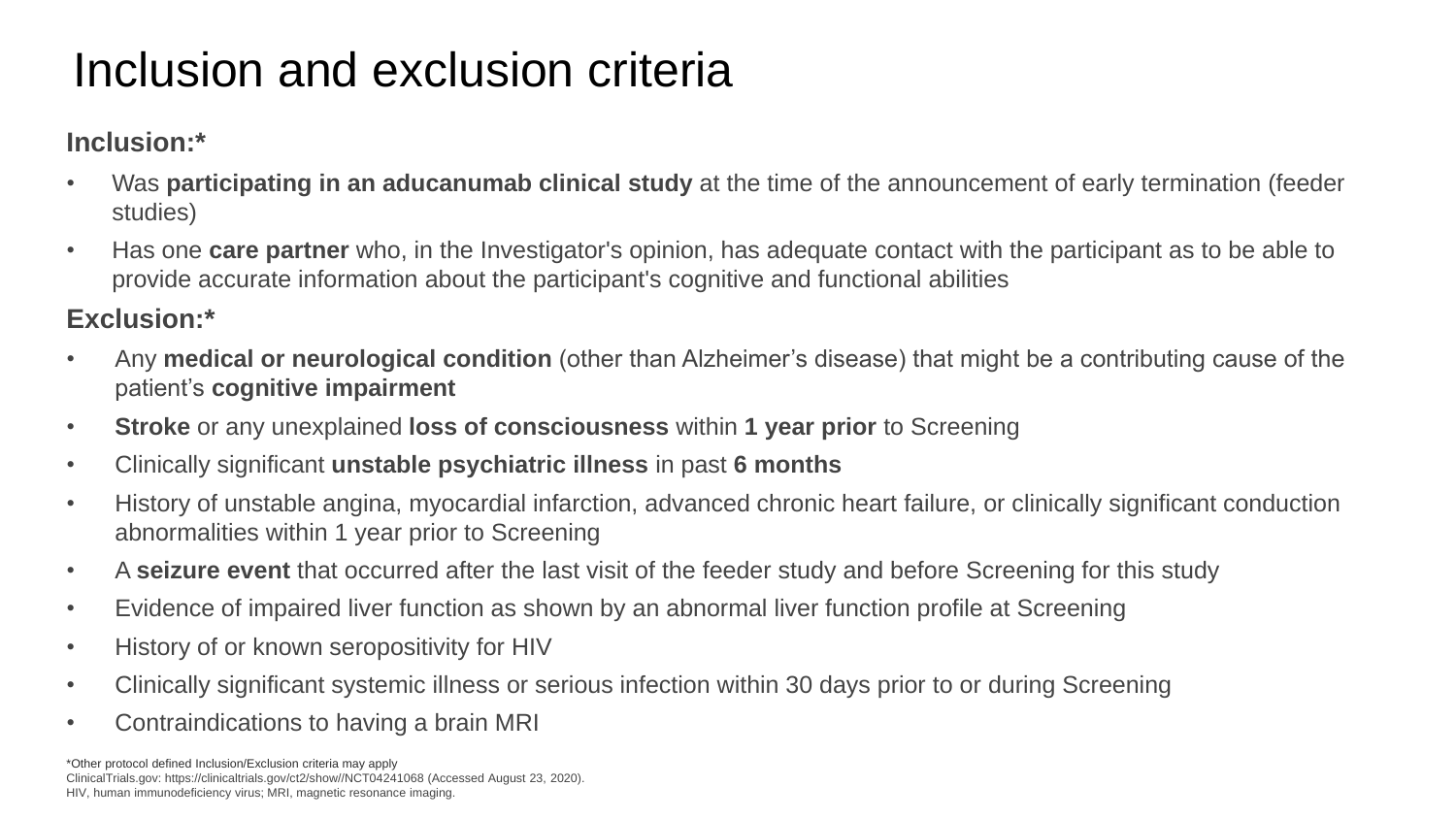## Study objectives

#### **Objectives**

Primary

• To evaluate the long-term safety and tolerability of a monthly dose (10 mg/kg) of aducanumab after a gap period imposed by discontinuation of feeder studies

**Exploratory** 

- To evaluate the long-term efficacy of aducanumab using clinical endpoints
- To evaluate the long-term effect of aducanumab on biomarker endpoints
- To evaluate the long-term effect of aducanumab on PK endpoints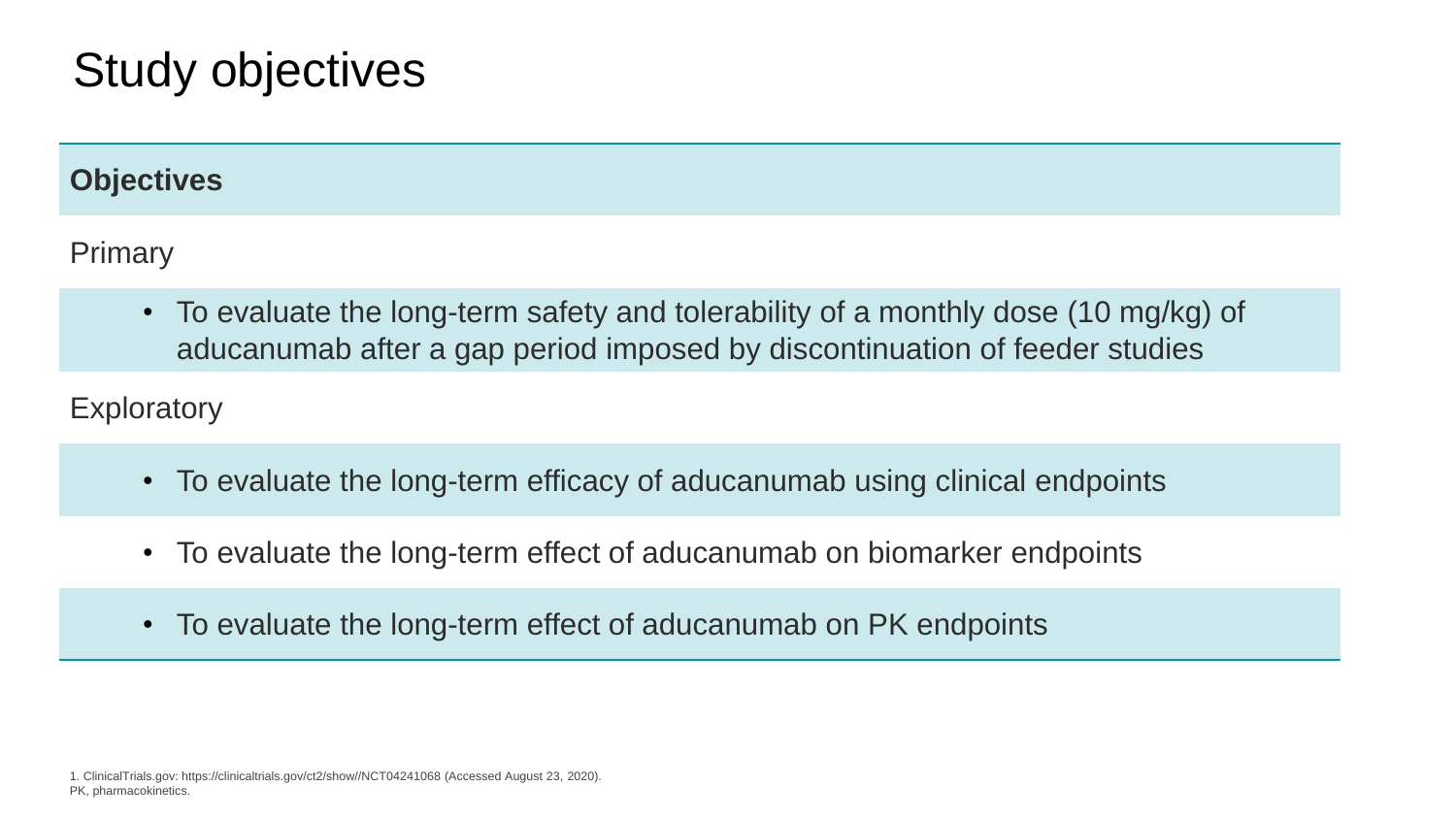## Objectives and endpoints (1/3)

| <b>Objective</b>                                                                                                            | <b>Endpoint</b>                                                                                                                                                                                                                                                                                                                                             |  |  |
|-----------------------------------------------------------------------------------------------------------------------------|-------------------------------------------------------------------------------------------------------------------------------------------------------------------------------------------------------------------------------------------------------------------------------------------------------------------------------------------------------------|--|--|
| <b>Primary</b>                                                                                                              |                                                                                                                                                                                                                                                                                                                                                             |  |  |
| To evaluate the long-term<br>safety and tolerability of a<br>monthly dose (10 mg/kg)<br>of aducanumab after a<br>gap period | Incidence of AEs, SAEs, ARIA and immunogenicity with long-term treatment and/or re-<br>exposure to aducanumab<br>Safety and tolerability parameters including:<br>Incidence of all AEs; AEs leading to treatment discontinuation or study withdrawal,<br>and all SAEs<br>Incidence of ARIA-E and ARIA-H<br>Incidence of anti-aducanumab antibodies in serum |  |  |
|                                                                                                                             | <b>18 Weeks</b><br><b>24 Months</b><br><b>Follow-up</b>                                                                                                                                                                                                                                                                                                     |  |  |



1. ClinicalTrials.gov: https://clinicaltrials.gov/ct2/show//NCT04241068 (Accessed August 23, 2020).

AE, adverse event; ARIA, amyloid related imaging abnormalities; ARIA-E, ARIA-edema, ARIA-H, ARIA-hemorrhage; SAE, serious adverse event.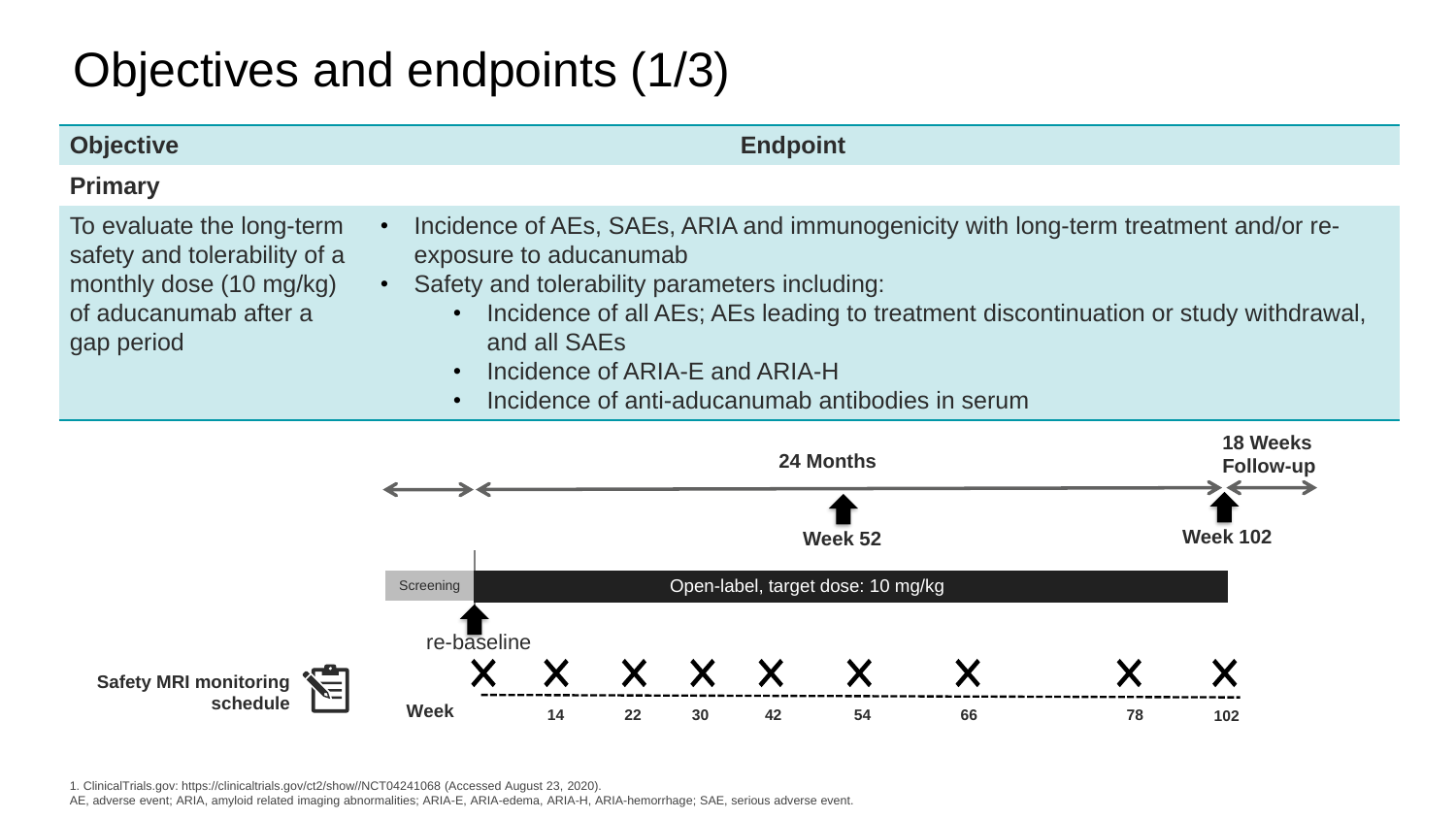## Objectives and endpoints (2/3)

| <b>Objective</b>                                    | <b>Endpoint</b>                                                                                                                                                                                                                                                                                                                     |  |  |
|-----------------------------------------------------|-------------------------------------------------------------------------------------------------------------------------------------------------------------------------------------------------------------------------------------------------------------------------------------------------------------------------------------|--|--|
| <b>Exploratory</b>                                  |                                                                                                                                                                                                                                                                                                                                     |  |  |
| To evaluate the long-term<br>efficacy of aducanumab | Changes in cognition, neuropsychiatric status, function, and quality of life as measured by:<br>• CDR-SB score, ADAS-Cog 13 score, ADCS-ADL-MCI score, MMSE score, MOCA score,<br>NPI-10 total score<br>Health economics and outcome research measures of EQ-5D (SR); EQ-5D (IR-S); EQ-5D<br>(IR-I); mPDQ-20, CAM and ADCS-MCI-CGIC |  |  |



1. ClinicalTrials.gov: https://clinicaltrials.gov/ct2/show//NCT04241068 (Accessed August 23, 2020).

ADAS-Cog 13, Alzheimer's Disease Assessment Scale-Cognitive Subscale (13 - item); ADCS-ADL-MCI, Alzheimer's Disease Cooperative Study-Activities of Daily Living Inventory- mild cognitive impairment; CAM, confusion assessme CDR-SB, Clinical Dementia Rating Scale – Sum of Boxes; CGIC, Caregiver Global Impression of Change; MMSE, Mini Mental State Examination; MOCA, Montreal Cognitive Assessment; NPI-10, neuropsychiatric inventory-10.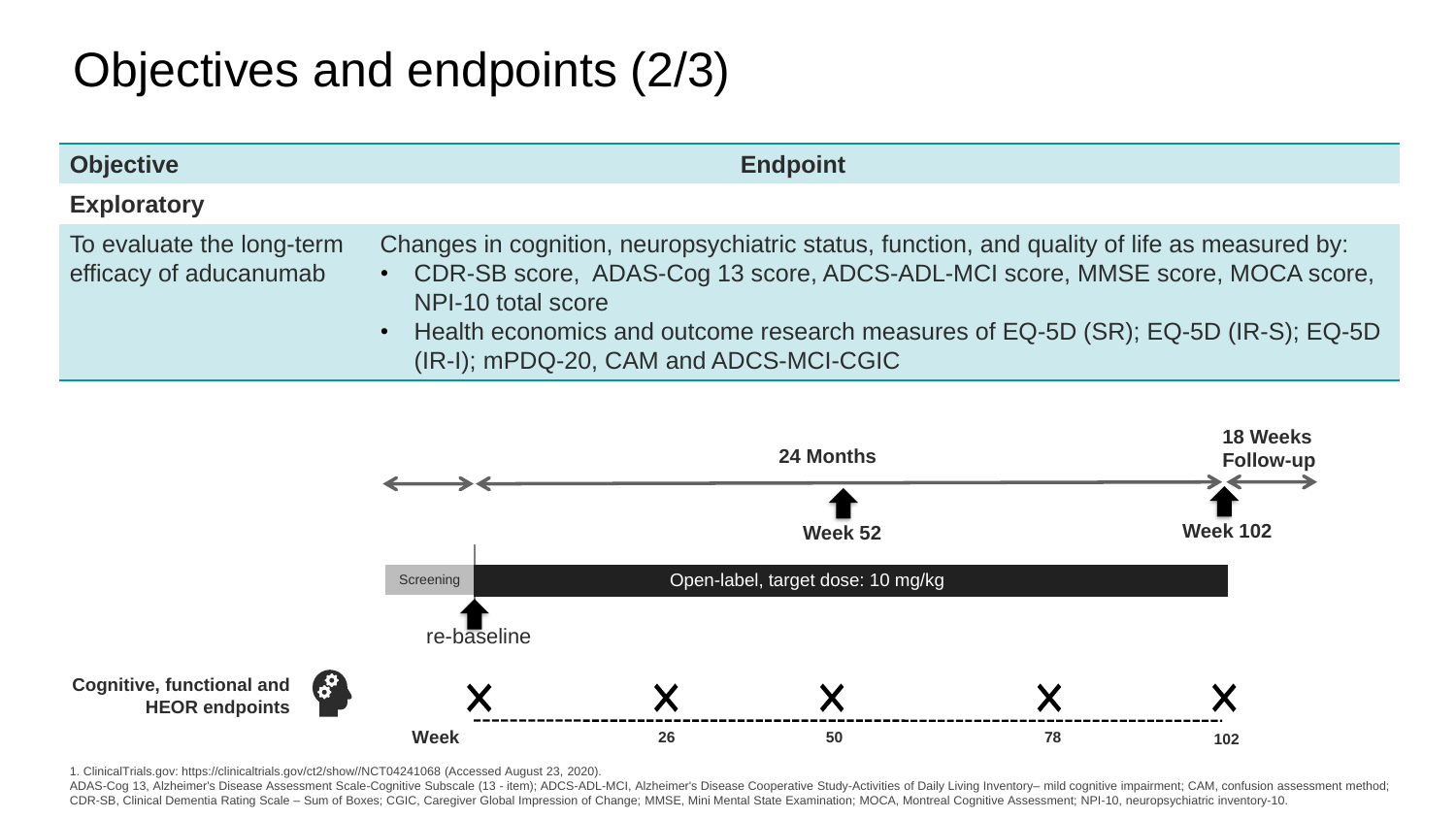## Objectives and endpoints (3/3)

**Tau PET** 

EPPPERE

**CSF substudies**

| <b>Objective</b>                                                            | <b>Endpoint</b>                                                                                                                                                                                                                                                                                                                                                                                                                                             |                                   |                                     |  |  |
|-----------------------------------------------------------------------------|-------------------------------------------------------------------------------------------------------------------------------------------------------------------------------------------------------------------------------------------------------------------------------------------------------------------------------------------------------------------------------------------------------------------------------------------------------------|-----------------------------------|-------------------------------------|--|--|
| <b>Exploratory</b>                                                          |                                                                                                                                                                                                                                                                                                                                                                                                                                                             |                                   |                                     |  |  |
| To evaluate the long-term<br>effect of aducanumab on<br>biomarker endpoints | <b>PET Imaging</b><br>Change in:<br>Amyloid PET signal (in a subset of sites and participants)<br>Tau PET signal (in a subset of sites and participants)<br>Fluid biomarkers (blood and optional CSF)<br>Change in levels of fluid biomarkers related to disease which may include, but are not limited<br>to, amyloid and tau proteins (in a subset of participants)<br><b>MRI Imaging</b><br>Change in MRI morphometric measures of regional brain volume |                                   |                                     |  |  |
|                                                                             |                                                                                                                                                                                                                                                                                                                                                                                                                                                             | 24 Months                         | <b>18 Weeks</b><br><b>Follow-up</b> |  |  |
|                                                                             | Screening                                                                                                                                                                                                                                                                                                                                                                                                                                                   | Week 52                           | <b>Week 102</b>                     |  |  |
| <b>Longitudinal substudies</b>                                              |                                                                                                                                                                                                                                                                                                                                                                                                                                                             | Open-label, target dose: 10 mg/kg |                                     |  |  |
| Aβ PET                                                                      | re-baseline<br>$\sim$                                                                                                                                                                                                                                                                                                                                                                                                                                       |                                   | $\sim$                              |  |  |

X

**102**

1. ClinicalTrials.gov: https://clinicaltrials.gov/ct2/show//NCT04241068 (Accessed August 23, 2020). CSF, cerebrospinal fluid; MRI, magnetic resonance imaging; PET, positron emission tomography.

**Week 48**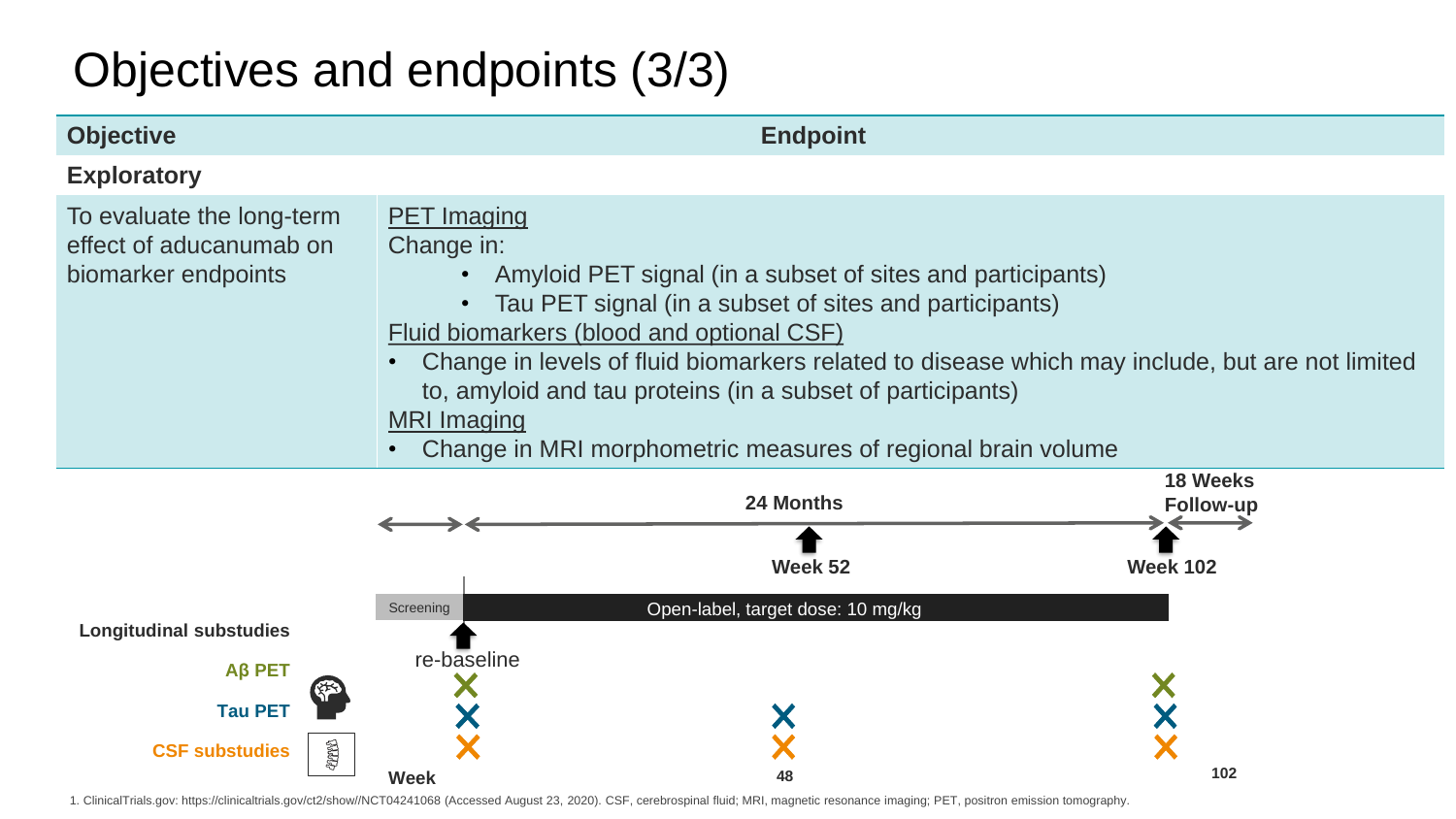## EMBARK study design: Dosing and key assessments



1. EMBARK protocol. Data on file.

Aβ, amyloid beta; CSF, cerebrospinal fluid; HEOR, health economics and outcomes research; MRI, magnetic resonance imaging; PET, positron emission tomography.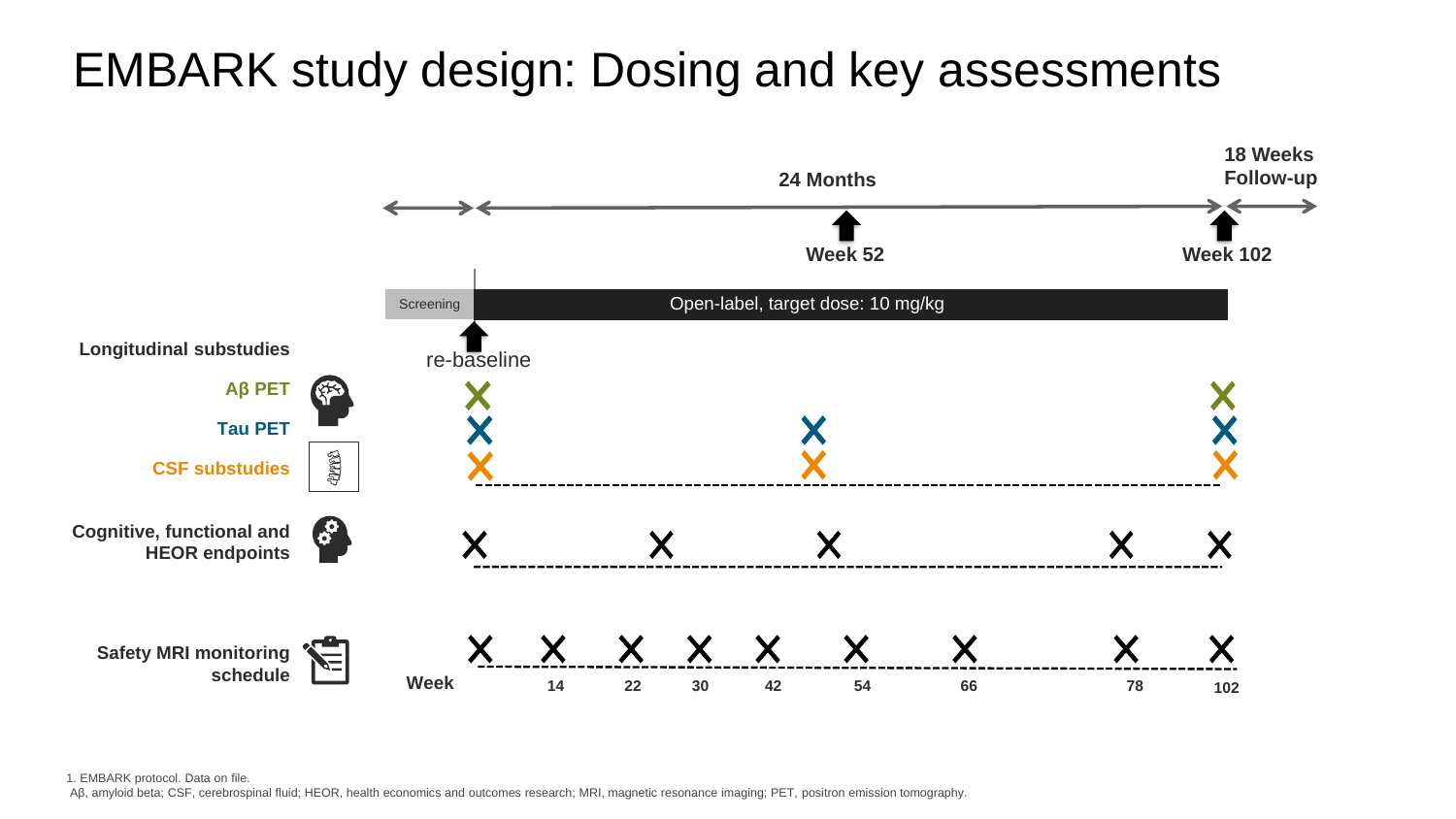## Statistical analyses: Safety

**Analyses:** 

- Incidence of AEs and SAEs for treatment-naïve and treatment-experienced patients
	- ARIA: radiographical severity and clinical symptomatology
	- Immunogenicity
- Changes from EMBARK baseline in vital signs, laboratory measurements, C-SSRS and ECG

#### **Populations for analysis:**

- Safety population: participants who received at least one dose in the EMBARK study
- Safety MRI population: participants who received at least one dose in the EMBARK study and have at least one follow-up MRI will be used for analyses of ARIA data
- Safety population will be used for all other safety analyses

1. EMBARK protocol. Data on file.

AE, adverse event; ARIA, amyloid-related imaging abnormalities; C-SSRS, Columbia Suicide Severity Rating Scale; ECG; electrocardiogram; MRI, magnetic resonance imaging; SAE, serious adverse event.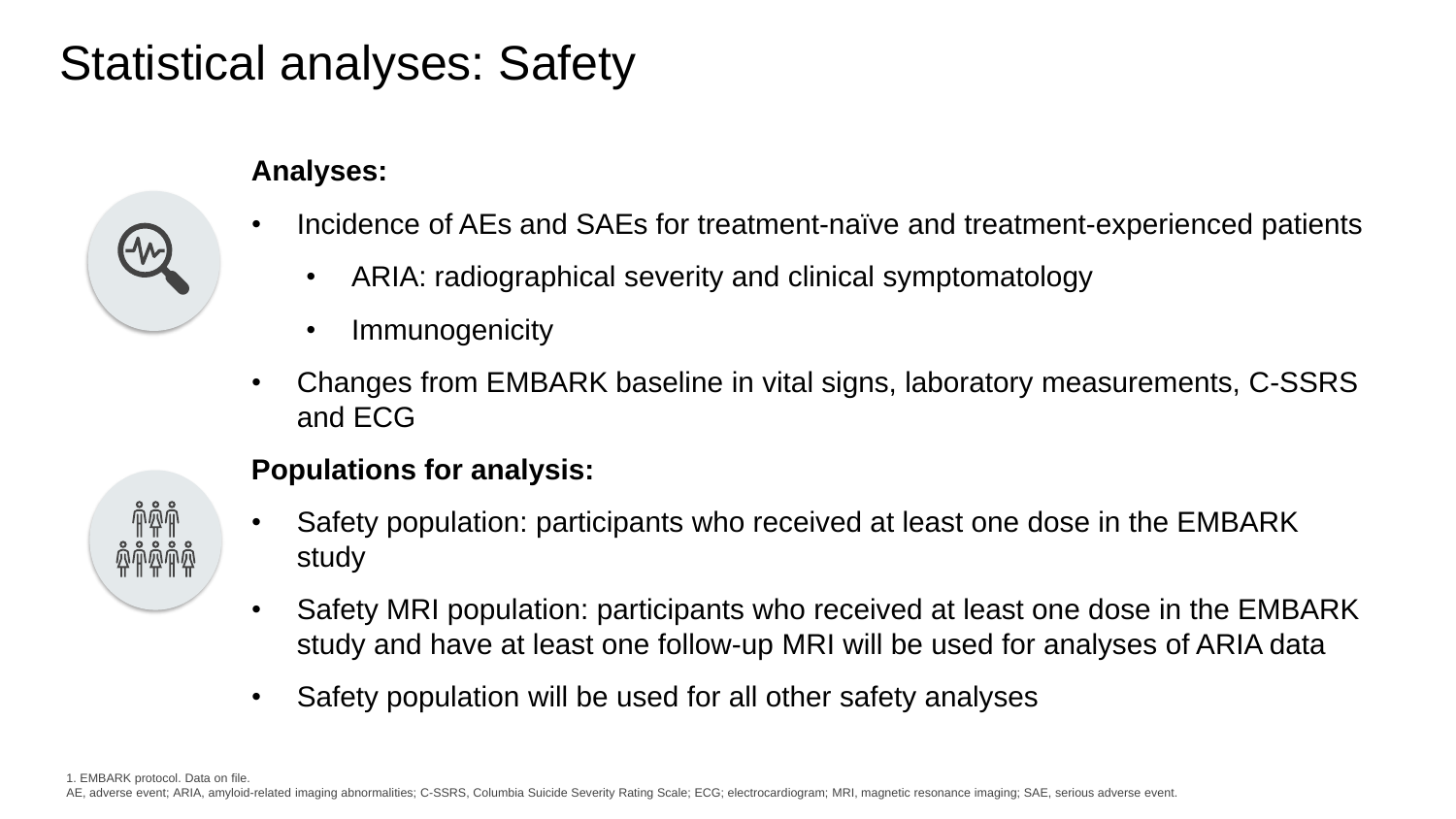## Statistical analyses: Exploratory efficacy/PD

#### **Analyses:**



- Changes from end-score in feeder study to baseline score in re-dosing study for clinical assessments and amyloid PET
- Changes from re-dosing baseline in clinical assessments, amyloid PET, Tau PET and CSF biomarkers to 24 months by MMRM or ANCOVA

#### **Populations for analysis:\***

• Participants who received at least one dose of study treatment in the EMBARK study



• Participants who received at least one dose of study treatment in the EMBARK study and have PET and/or CSF

Efficacy analyses will consider the prior exposure to aducanumab (length and dose level), the length of wash-out period, and participants' demographics and other disease characteristics

\*All screened patients will be considered for changes in clinical and biomarker measures during the treatment gap.

1. EMBARK protocol. Data on file.

ANCOVA, analysis of covariance; CSF, cerebrospinal fluid, MMRM, mixed model repeated measures, PET, positron emission tomography.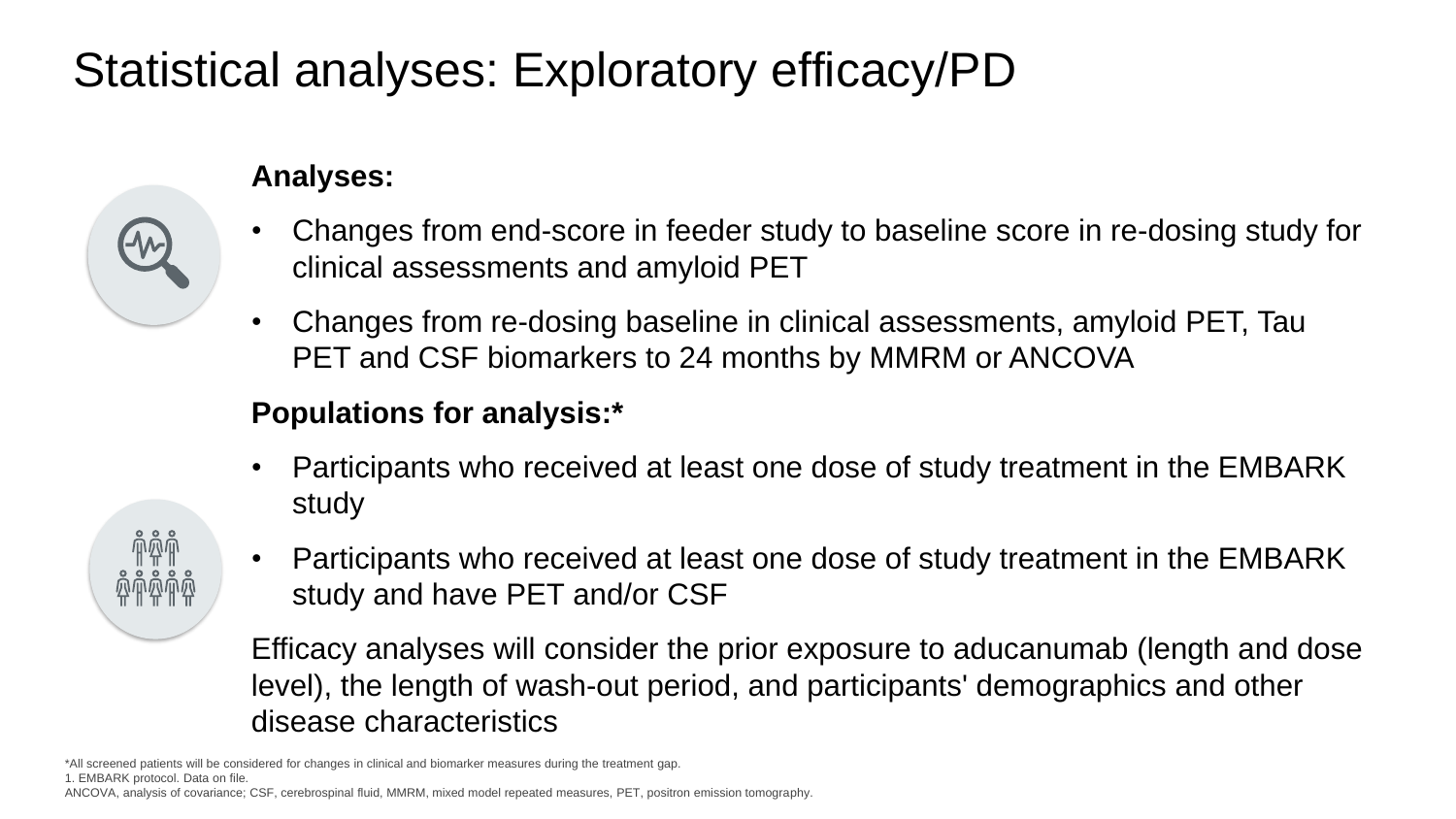## EMBARK is expected to be one of the largest clinical trials in Alzheimer's disease

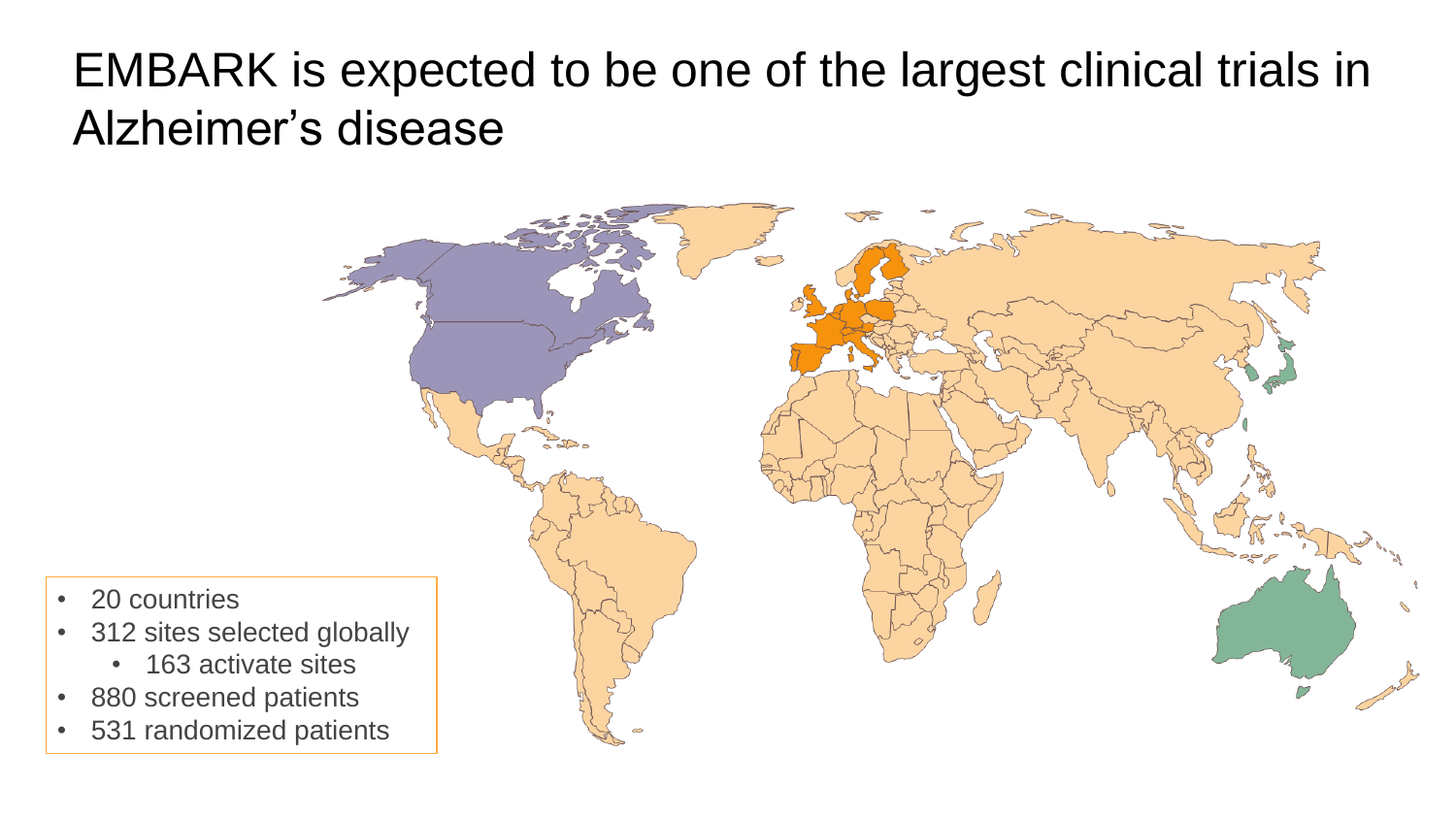#### What will we learn from the EMBARK study?



EMBARK will provide a **deeper understanding** of: 1) the occurrence of ARIA after a long treatment gap and re-exposure to aducanumab *and* 2) the long-term safety of 10 mg/kg aducanumab

EMBARK will shed light on the **effect of prolonged treatment interruption** and improve our understanding of **the durability of treatment effects**

EMBARK will **inform the effect of aducanumab**  on treatment-naïve patients who **initiate treatment at a more advanced stage of Alzheimer's disease**

A **large substudy of imaging and fluid biomarkers** will provide a deeper understanding of the **durability of aducanumab effect**  following a treatment gap, after prolonged exposure and, potentially, the correlation between biomarkers and clinical outcomes

**THERE**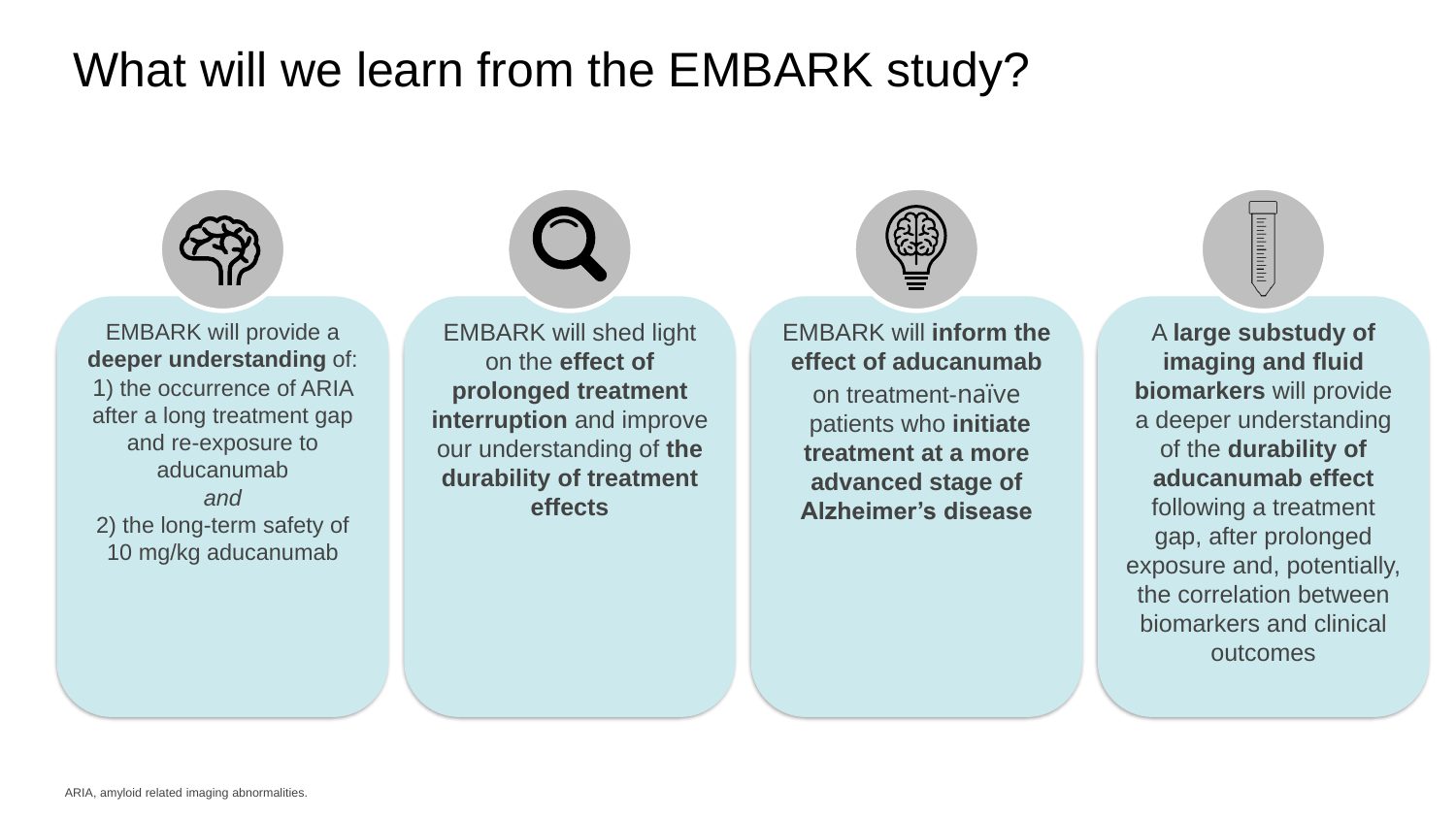## Summary

- EMBARK is a global open-label, single-arm clinical study assessing the long-term safety and efficacy of aducanumab in participants with Alzheimer's disease who were actively participating in the aducanumab clinical studies at the time of their early termination (March 21, 2019)
- The primary objective of EMBARK is to evaluate the long-term safety and tolerability of aducanumab
- The EMBARK study is currently enrolling, and is expect to be one of the largest clinical trials in Alzheimer's disease, with an estimated total enrollment of 2400 participants
- The results of EMBARK will provide further information on the long-term safety and efficacy of aducanumab